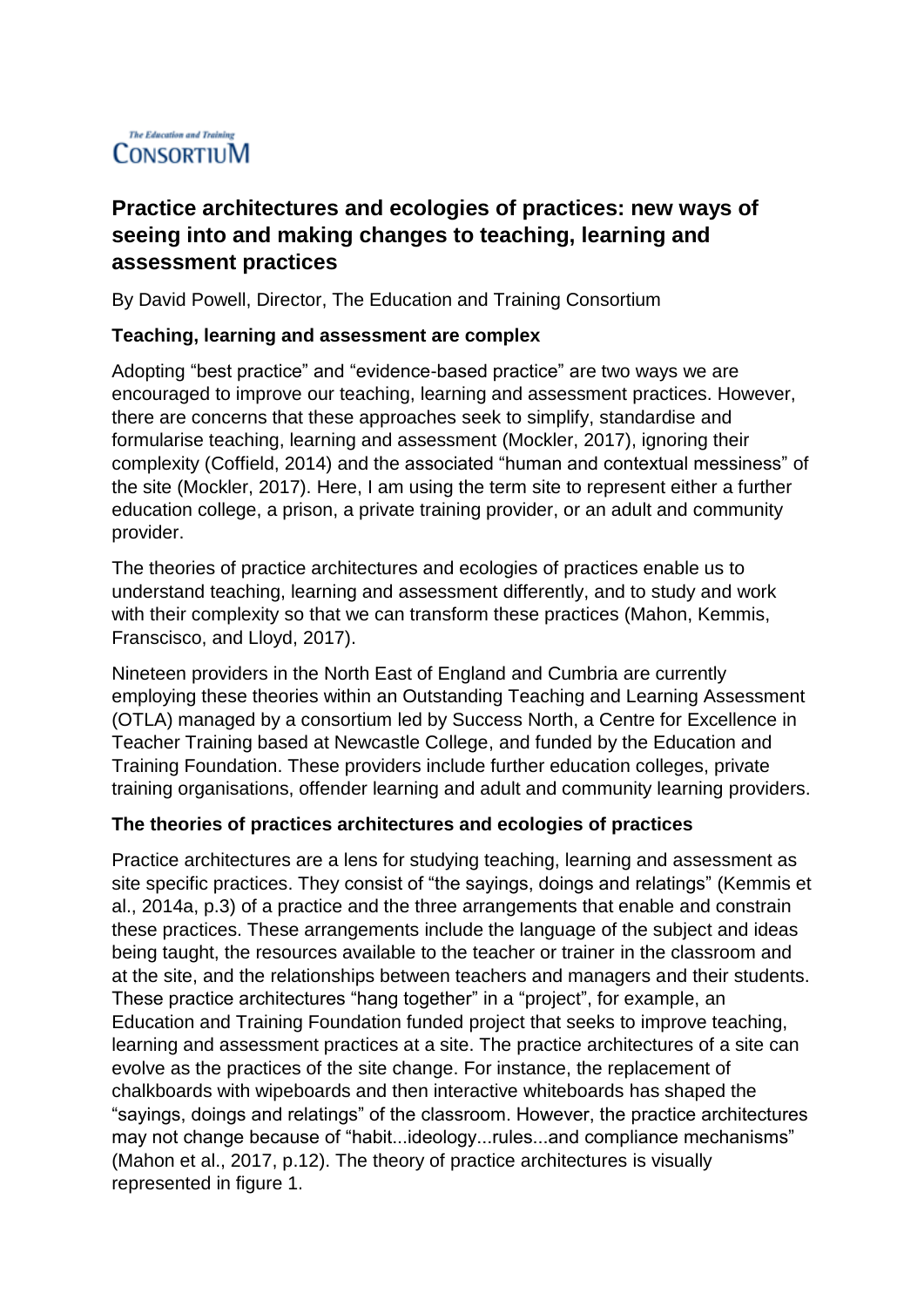

Figure 1: The theory of practice architectures (Kemmis, 2017, personal communication)

The theory of ecologies of practices is connected to practice architectures in the sense that it suggests how practices at a site might be related to one another (Mahon et al., 2017). Kemmis et al. (2014a) assert that sites normally consist of five interrelated practices: students and their learning; teachers and their teaching; leaders and administration; professional learning, which includes continuing professional development and/or teacher education; and research and evaluation. What Mahon et al. argue is that to understand and make changes to teaching, learning and assessment practices we need to understand all the practices of our site and appreciate how they are related. Figure 2 represents the theory of ecologies of practices.



Figure 2: the theory of ecologies of practices (Kemmis, 2017, personal communication)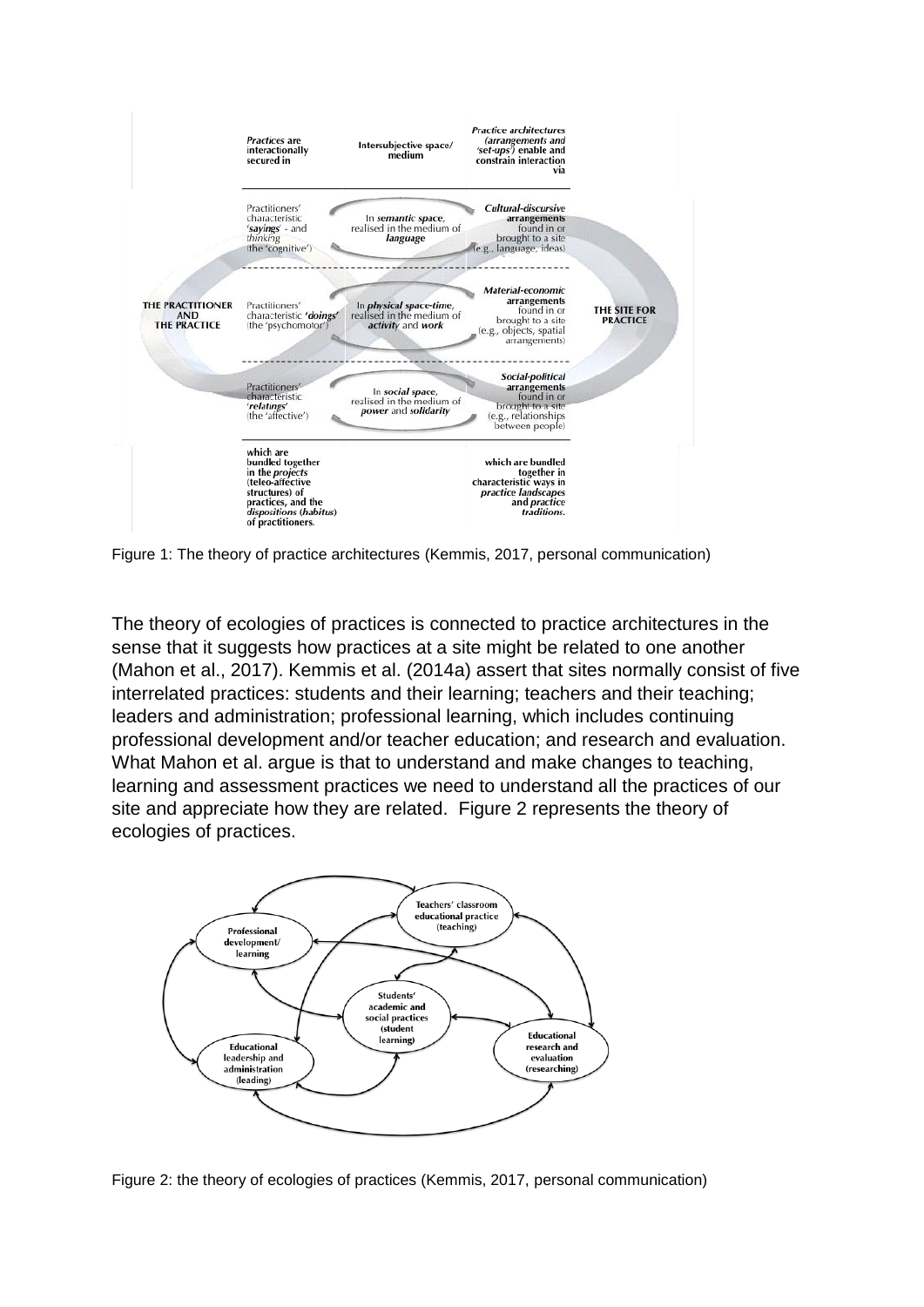One example of ecologies of practices in action is how providers have responded to the government policy on GCSE maths and English re-sits. For instance, the significant number of students required to re-sit these GCSEs has meant that providers have had to recruit new teachers; other teachers have been re-deployed and undergone continuous professional development to teach groups of students; new administrative systems have had to be devised and introduced, and student timetables have had to be changed. During this "project" the site's other practices will have enabled or constrained teachers' classroom practice and students' learning.

The theory of ecologies of practices encourages us to collaborate with colleagues from other practices at our site so that we collectively gain a better understanding of them, how they are related to each other and the nature of these relationships, i.e. do they enable or constrain the practice we are seeking to change, and how do the practice architectures of these practices enable and constrain the other practices? (Mahon et al., 2017). The nineteen providers involved in this OTLA project have been invited to adopt this collaborative approach as they seek to change the practices at their site.

## **What is different about employing practice architectures and ecologies of practices to make changes to teaching, learning and assessment practices?**

Employing the practice architectures and ecologies of practices lenses to make changes to teaching, learning and assessment practices at our site requires us to perhaps work in different ways than we have in the past.

First, it invites project leaders to work as part of a cross-organisation project team that jointly agrees the "intention…actions… and the ends" for the "project" (Mahon et al., 2017, p.8).

Second, it encourages project leaders to invite all the interested parties to join a sincere and genuine "conversation" (Kemmis, McTaggart and Nixon, 2014b, p.150) about changing teaching, learning and assessment practices where they work. This is what we have asked the people leading the OTLA projects to do. Such an openly democratic approach to change is not what many of us are used to and may pose some logistical and cultural challenges for project teams. Nevertheless, we believe such an approach could be rewarding and provide useful insights into how to change practices at a site.

Third, it is about praxis/actions that are "ethical…sustainable, [and socially] just." (Mahon et al., 2017, p.16). This is a very different way of working; it is all about our "sayings, doings and relatings" as we work with colleagues to change our practices and, in the process, change people's lives for the better.